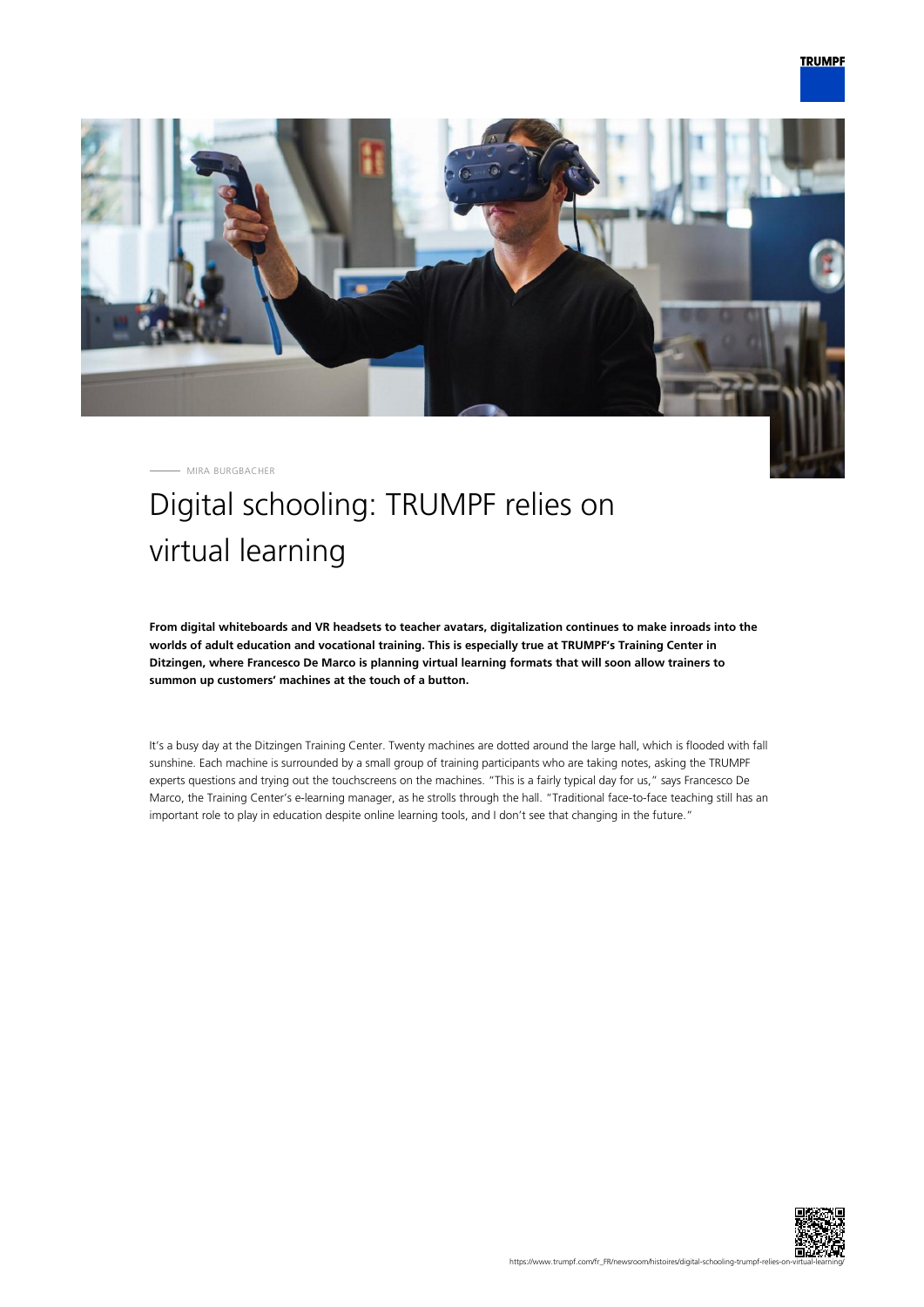

Francesco De Marco, head of digital learning at TRUMPF's training center is planning virtual learning formats that will soon allow trainers to summon up customers' machines at the touch of a button. © Frederik Dulay-Winkler

**Future of learning**

Together with his staff and colleagues, De Marco develops digital learning formats. He leads us into a dimly lit classroom, where staff member Christopher Poppel is carrying out repair and maintenance work on a machine using a virtual reality headset and two hand controllers. The **TruPrint 3000** 3D printer he is currently working on is projected on the screen in front of us.

"VR will play a major role in how people learn in the future," says De Marco, pointing to his colleague. Poppel has just activated a print job on the virtual machine by clicking a button on one of his hand controllers. "The virtual world will enhance face-to-face training rather than replacing it," says De Marco. "One reason is that VR doesn't have haptic feedback. To use a torque wrench properly, for example, mechanics need to feel the weight of the tool in their hand and hear it engage. You can't get that in a VR application. But what VR can do is give an impression of how the machine works and let people try things out without the risk of breaking anything!"

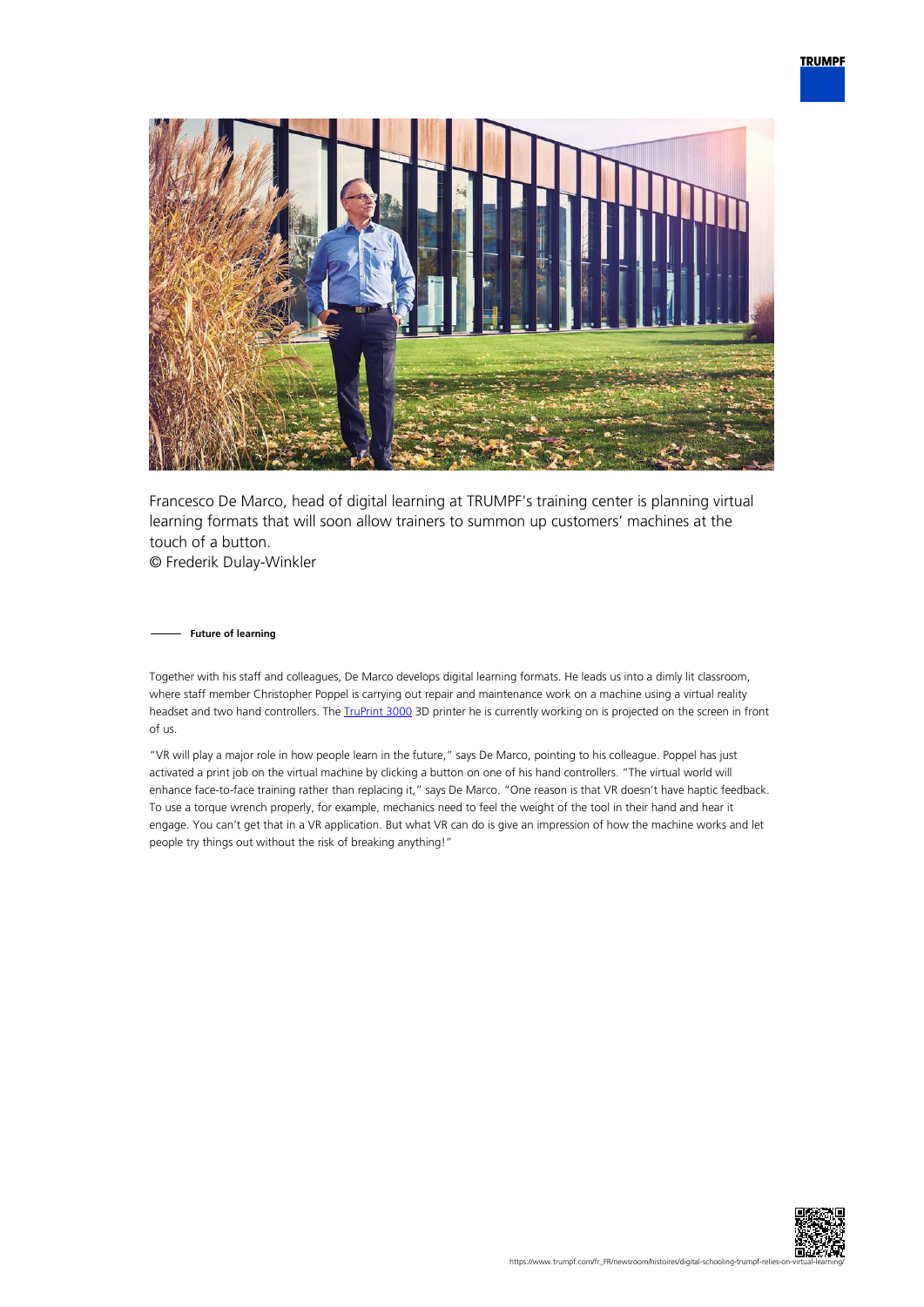

Virtual reality is only the beginning: Francesco De Marco heads up the digital learning group. He and his team plan to continue incorporating modern teaching methods in the Ditzingen Training Center and making them available on a global basis. © Frederik Dulay-Winkler

## **Digital natives have a head start**

The VR application forms part of the VASE project, which stands for virtual and analytic services in mechanical and plant engineering. VASE is a research and development project funded by the German Federal Ministry of Education and Research – and the Ditzingen Training Center is one of the organizations taking part. With an annual total of almost 50,000 face-toface participant training days, some 2,500 e-learning participant training days and around 500 different types of courses, the Ditzingen Training Center is the largest of TRUMPF's eight training centers worldwide. Headed up by Stephan Bundschu, it is a pioneer in setting global standards. TRUMPF started incorporating digital learning methods in its training programs as long ago as 2014. Part of the impetus was to give customers and employees the flexibility to choose when they want to train and to partici-pate from wherever they are using a computer, tablet or smartphone.

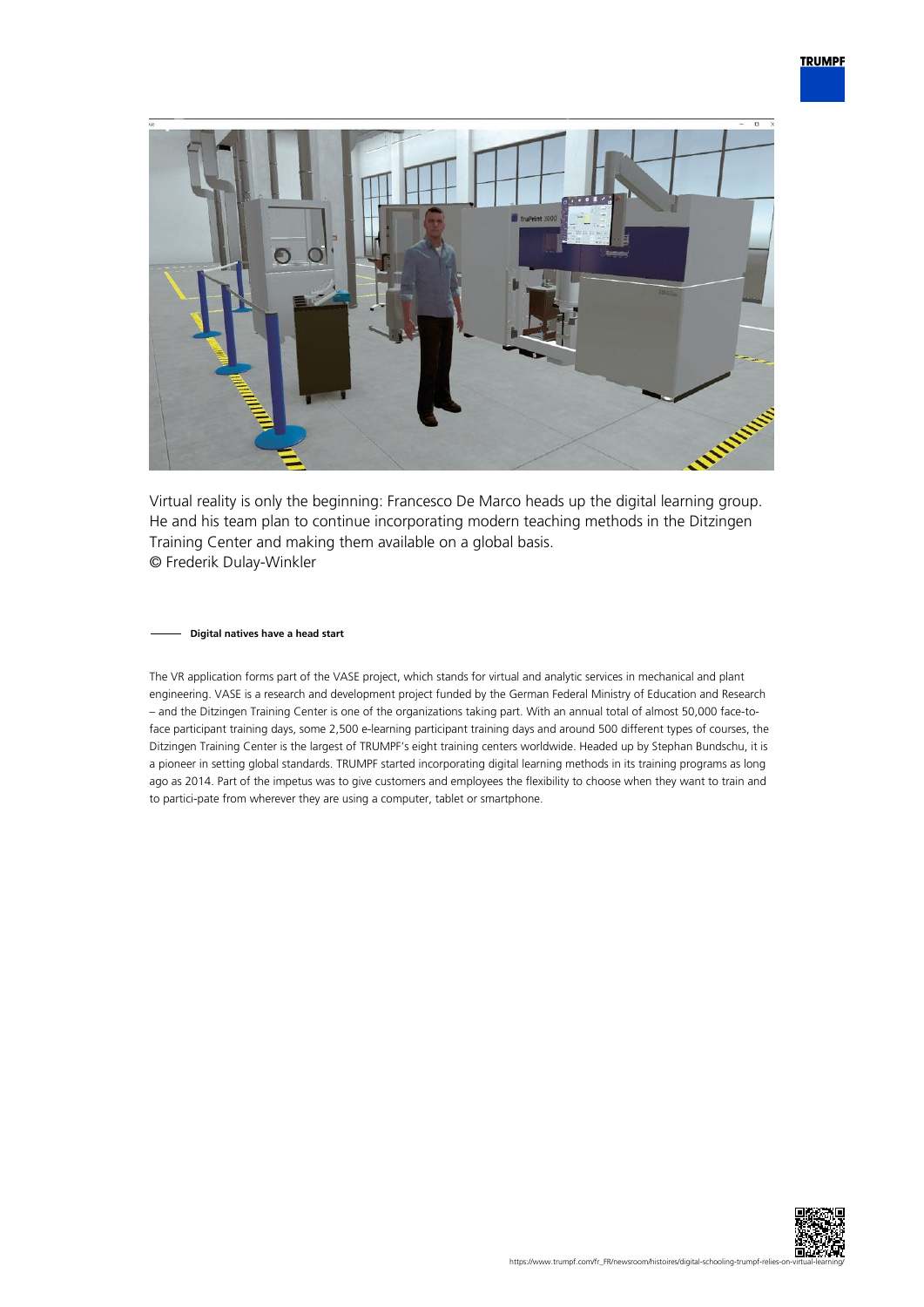

Christopher Poppel, a member of Francesco De Marco's team, is carrying out repair and maintenance work on a machine using a virtual reality headset and two hand controllers. © Frederik Dulay-Winkler

The center now uses a total of four well-established e-learning methods. The first, web-based training, offers users the opportunity to participate in online courses at a time of their choosing. The second is a virtual classroom, which participants can attend from anywhere, but at a scheduled time when both the teacher and students are online. The teacher typically makes use of a digital whiteboard, and participants can communicate with each other via audio conferencing as well as text chats. A third way of learning how to use TRUMPF machines is through video tutorials. Available around the clock, these focus on a defined set of operating steps and help learners find answers to specific questions. The fourth option is instructional videos. These take things to the next level by guiding the viewer step-by-step through more complex situations. All the learning modules are available in both German and English, and TRUMPF can also provide them in other languages on request. "We try to design our learning materials in a way that is accessible to everyone," says De Marco. "There's a big variation in the average age of our training participants. Digital natives certainly have a head start, but our training materials also go down very well with my generation."



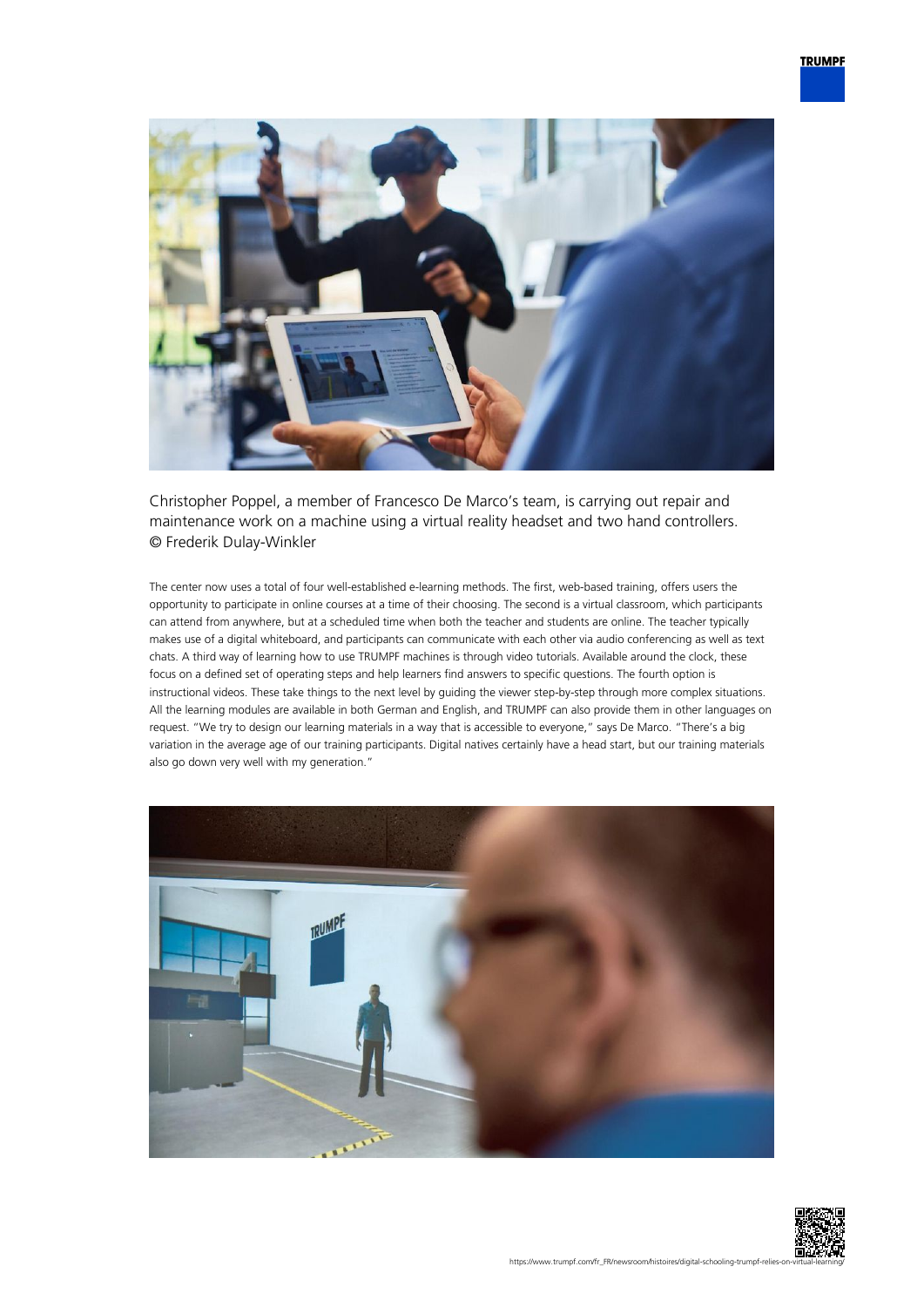TRUMPF started incorporating digital learning methods in its training programs as long ago as 2014. Part of the impetus was to give customers and employees the flexibility to choose when they want to train and to participate from wherever they are using a computer, tablet or smartphone.

© Frederik Dulay-Winkler

## **The right machine appears at the touch of a button**

De Marco's enthusiasm to try out new things is what motivates him to come up with new learning formats. "I love being the first one to try out new technologies," says the mechanical engineering expert, who has worked at TRUMPF since 1989. "My first experi-ence with VR was trying out various different VR headsets at home with my son and his friends. Nowadays, I'm pretty good at spotting things that need to be improved in our training – for example if I can't find my way around a VR environment or if the voice-over doesn't match the learning content."

## **» Virtual Reality will play a major role in how people learn in the future.**

Francesco De Marco, E-Learning Manager

Yet virtual reality is only one of the tools the Ditzingen Training Center is taking on board for the future. De Marco and his team are currently experimenting with a number of other approaches. One example is micro learning, a strategy that breaks down learning into bite-sized portions. Participants can choose exactly which elements they wish to learn without having to plough through an entire module. The idea is to use video tutorials and instructional videos that get straight to the point and encourage viewers to reflect on what they have learned.

De Marco also dreams of one day creating an entirely digital training center in which all the different learning formats will be accessible online. He believes in keeping an open mind and learning new things because, as we all know, learning never stops - and nor does the search for new learning methods.



The Training Center in Ditzingen is the biggest of TRUMPF's worldwide educational facilities. The seminars it offers include train-the-trainer courses for teaching professionals from other training centers.

© Frederik Dulay-Winkler



**TRUMPF**